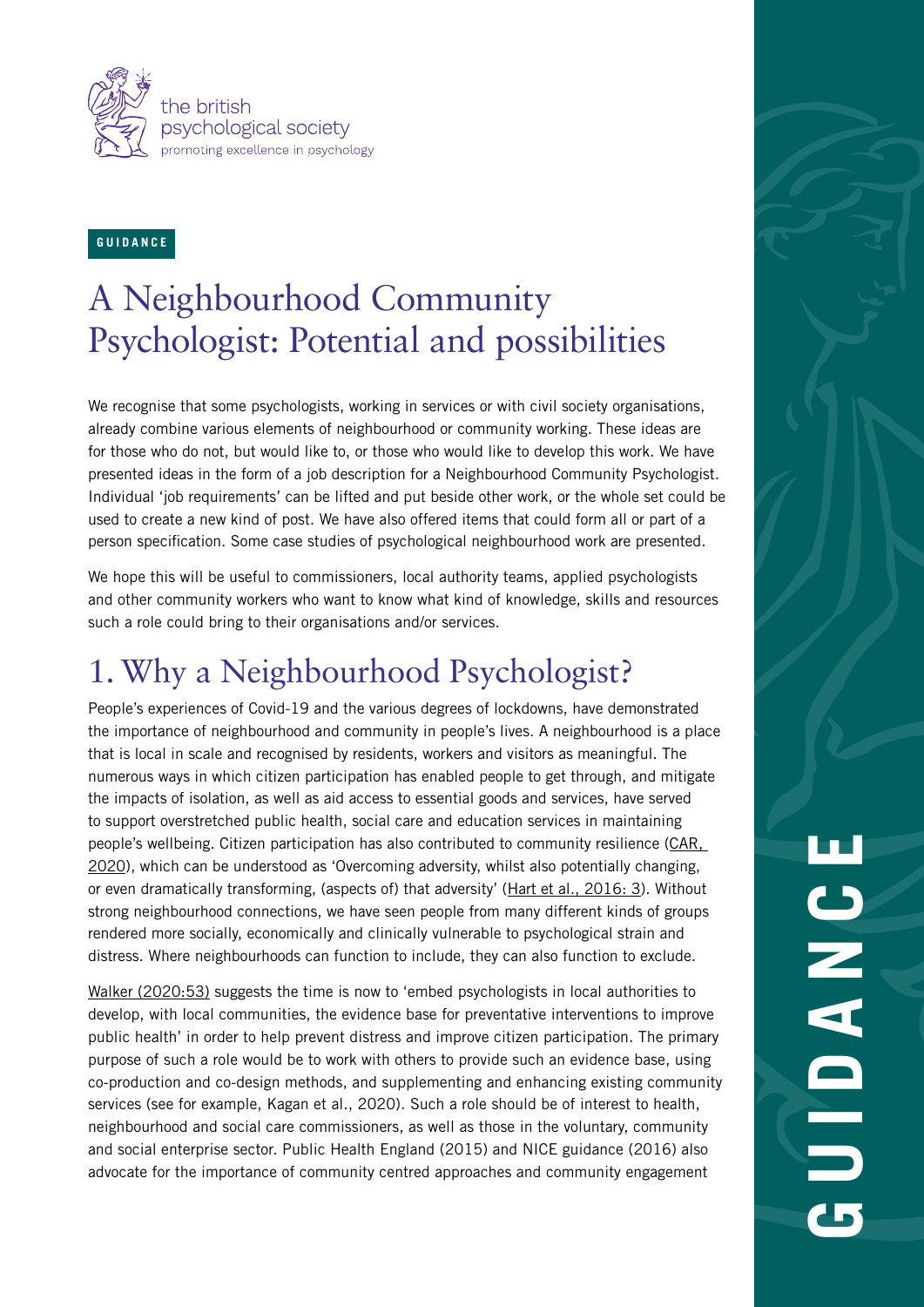in tackling health inequalities and improving population health and wellbeing – this role could support these approaches in partnership with other occupations.

Whilst community psychology would be the obvious place to start in thinking about such a role. in the UK, because of the paucity of training in community psychology, it is probably most useful to think about how other kinds of applied psychologists (such as, for example, organisational, educational, health, clinical, counselling, or forensic) might further adapt their practices in order to fill the 'neighbourhood psychologist' niche.

### WHAT MIGHT PSYCHOLOGISTS ADD TO EXISTING **COMMUNITY PRACTICE?**

In some places, but by no means all, there are community practitioners who are also concerned with citizen participation and with improving public health and wellbeing. Psychologists would bring distinct knowledge, skills and capabilities, which include: (i) a comprehensive understanding of theories and relevant evidence about behaviour and experiences – all in a wide social context, including bio-psycho-social theories, but extending these to an understanding of historical, cultural, policy and political contexts; (ii) an understanding of the [different forms of capital](https://www.gjcpp.org/pdfs/AAnglin-CommCapital-FINAL.pdf) and [dimensions of place](https://placestandard.scot/) that impinge upon people's lives; (iii) skills of working with people face-toface, in groups and across organisational boundaries, and of recognising and working with power, conflict and difference; (iv) a sound understanding of psychologically informed policies and practices, which include the emotional, spiritual, social, personal and interpersonal facets of both personal and collective wellbeing; and (v) the ability to co-design complex research programmes, capable of addressing difficult social issues, with reflection and learning at their core.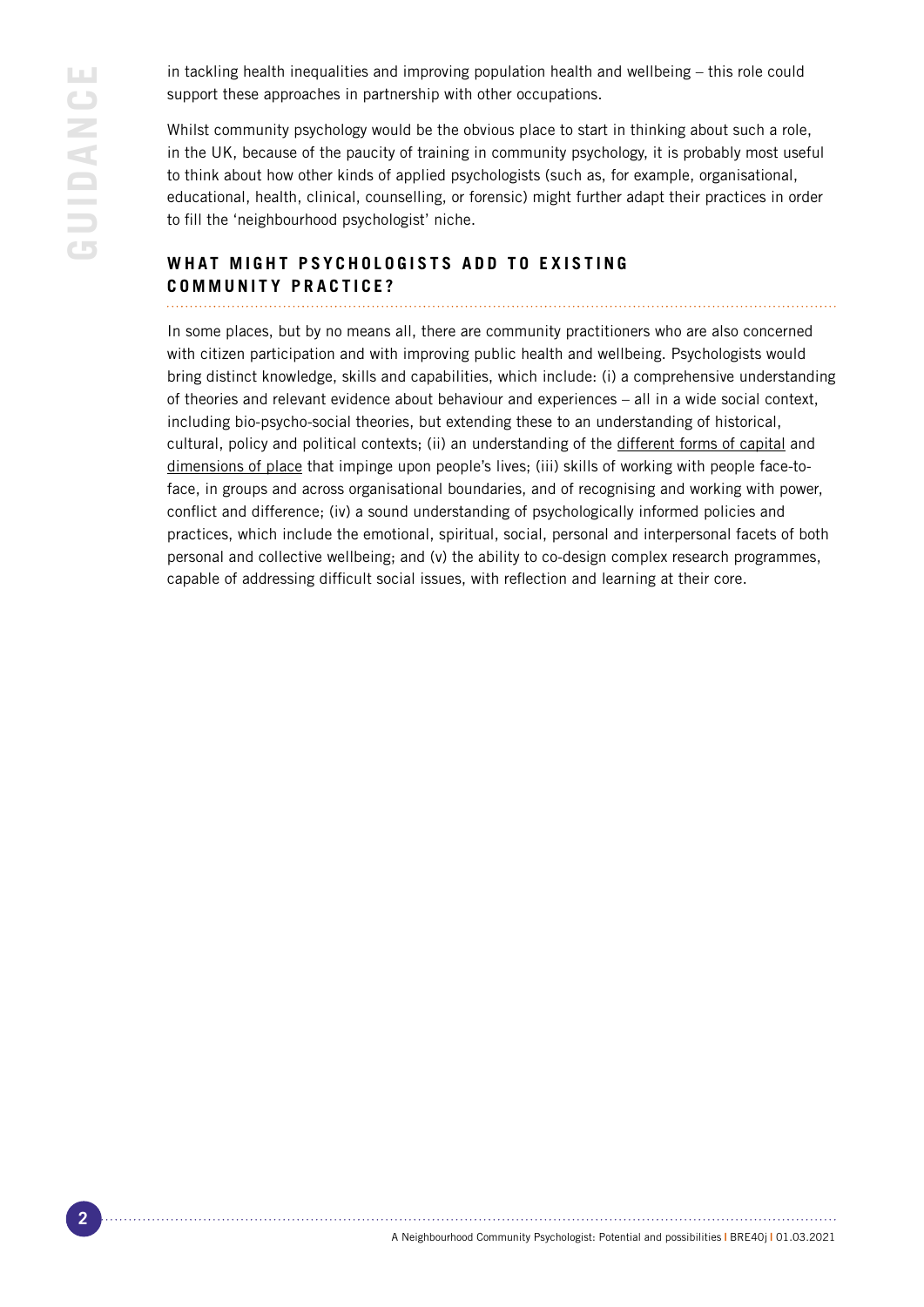### 2. Job description for a Neighbourhood Psychologist

### Purpose of the role:

• To bring a range of psychological skills, knowledge and experience to enhancing community resilience, citizen empowerment and positive place identity

### and/or

• To support the local authority deliver on its ambitions for community empowerment, cooperation and engagement and the wellbeing of its citizens

### and/or

• To develop, with local communities, the evidence base for preventative interventions to improve, for example, community resilience, public health and aspects of wellbeing that are important to local people

### and/or

• To deliver programmes of training and development for the authority's workforce, and for the public, on participatory, asset-based working with local communities

### and/or

• To ensure all local policies are psychologically informed in their development and assessment of impact on public health, citizen wellbeing and community resilience.

### WHAT MIGHT THE ROLE OF A NEIGHBOURHOOD

### **PSYCHOLOGIST INCLUDE?**

We have summarised the role of the Neighbourhood Psychologist who might be placed either (i) in the neighbourhood (including, for example, with housing groups, community development trusts, or anchor organisations), or (ii) with the Local Authority. There are, of course other possibilities for employment. The Third Sector may employ or work jointly with statutory services to manage the employment of neighbourhood psychologists. Or, a neighbourhood psychology service could operate on a self employed, social enterprise basis, either in partnership with statutory (and even independent) services or taking commissions from the public sector.

### Working in a neighbourhood: Working in partnership with or for community groups and organisations (including further and higher education)

From whatever professional base, psychologists could work more in collaboration with others to a) ensure psychological needs and interventions are understood; b) build on the assets and strengths of groups and communities; c) maximise the resources available to them; and d) ensure that practice and policy is firmly grounded in local experiences and needs.

### **KEY AREAS OF ACTIVITY**

### a. Psychologically-informed expertise to support service design, strategy and policy development

• Offer psychologically informed input into strategies and policies, their development, review and evolution, insofar as they affect communities and neighbourhoods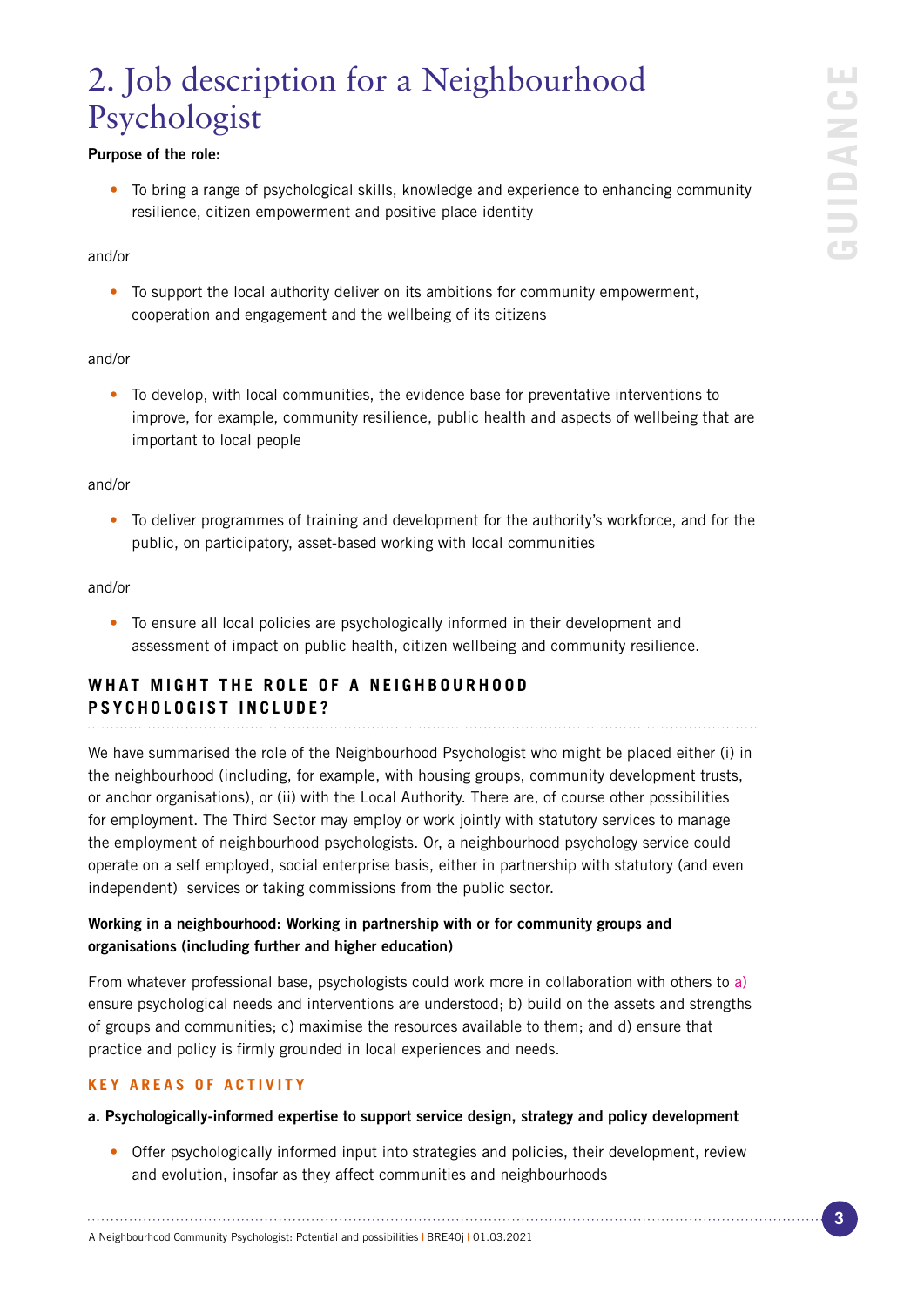• Support and initiate creative ways to transfer resources to those who need it most, including local community organisations – e.g. support for fundraising, bid writing, crowdfunding or identifying other forms of resources to support local groups.

### b. Partnerships and alliances

- Use a range of interpersonal and group skills to build and strengthen partnerships, alliances, networks and connections within neighbourhoods and beyond (e.g. with local colleges, schools and universities, training agencies) and demonstrating the efficacy of these alliances
- Build partnerships and solidarity with and between local [community organisations](https://www.bps.org.uk/news-and-policy/guidance-psychologists-working-community-organisations) or grassroots groups – reaching out to them and offering mutual support with humility – recognising they are the leaders
- Address social issues through partnership work with relevant organisations, joint campaigns and supporting local community action
- Act as an impartial member of a wide stakeholder community, in order to help to remove perceived barriers between other stakeholders, such as community groups and services or local authorities
- Be seen as an active, involved, trusted intermediary capable of acting as a catalyst for change and critical challenge.

### c. Psychologically informed place making and sense of community

- Use community-led change methods, such as [participatory planning,](https://www.involve.org.uk/resources/methods/participatory-strategic-planning) [community organising,](https://www.corganisers.org.uk/what-is-community-organising/) [asset-based community development](https://www.nesta.org.uk/report/asset-based-community-development-local-authorities/), community leadership programmes and supporting community groups, including mutual aid groups, in order to engage citizens in place-making goals and activities
- Identify the gaps in provision and the invisibility of people or groups: [Community mapping](https://communitymaps.org.uk/welcome) – support and share, with local people where possible, who and which groups and organisations are in the local area, and which could usefully be connected together. Ask what are we asking for, [what do groups need, which groups should be connected? and](https://ctb.ku.edu/en/assessing-community-needs-and-resources)  [what resources do we have?](https://ctb.ku.edu/en/assessing-community-needs-and-resources)
- Use participatory methods to work with citizens on how to affect change. This might include critical exploration, with local people, in order to understand who has what kinds of power locally and what can be done to influence them and the systems of which they are a [part-](https://beautifulrising.org/tool/power-mapping)[Power mapping](https://beautifulrising.org/tool/power-mapping) – such as that advocated by, for example, [David Smail](https://onlinelibrary.wiley.com/doi/abs/10.1002/(SICI)1099-1298(199709)7:4%3C257::AID-CASP428%3E3.0.CO;2-P)
- Identify the changing pattern of services and their impact Service mapping what is continuing? What's being closed down? Who might this affect?
- Support the development and evaluation of new, inclusive and participatory neighbourhood and community (of place and identity) spaces and forums – online and face-to-face
- Support individuals and groups to work together effectively, working with conflict and building in resilience, self and collective care and personal and collective wellbeing in to all work
- If working within professional psychological services, use the ecological framework model in clinical formulation – how are the social and economic structures and unequal power affecting people's psychological experience – [see this practice example with excluded young](https://www.centreformentalhealth.org.uk/sites/default/files/2018-09/CentreforMentalHealth_Unlocking_a_different_future.pdf)  [people](https://www.centreformentalhealth.org.uk/sites/default/files/2018-09/CentreforMentalHealth_Unlocking_a_different_future.pdf) and how might they become or remain active citizens.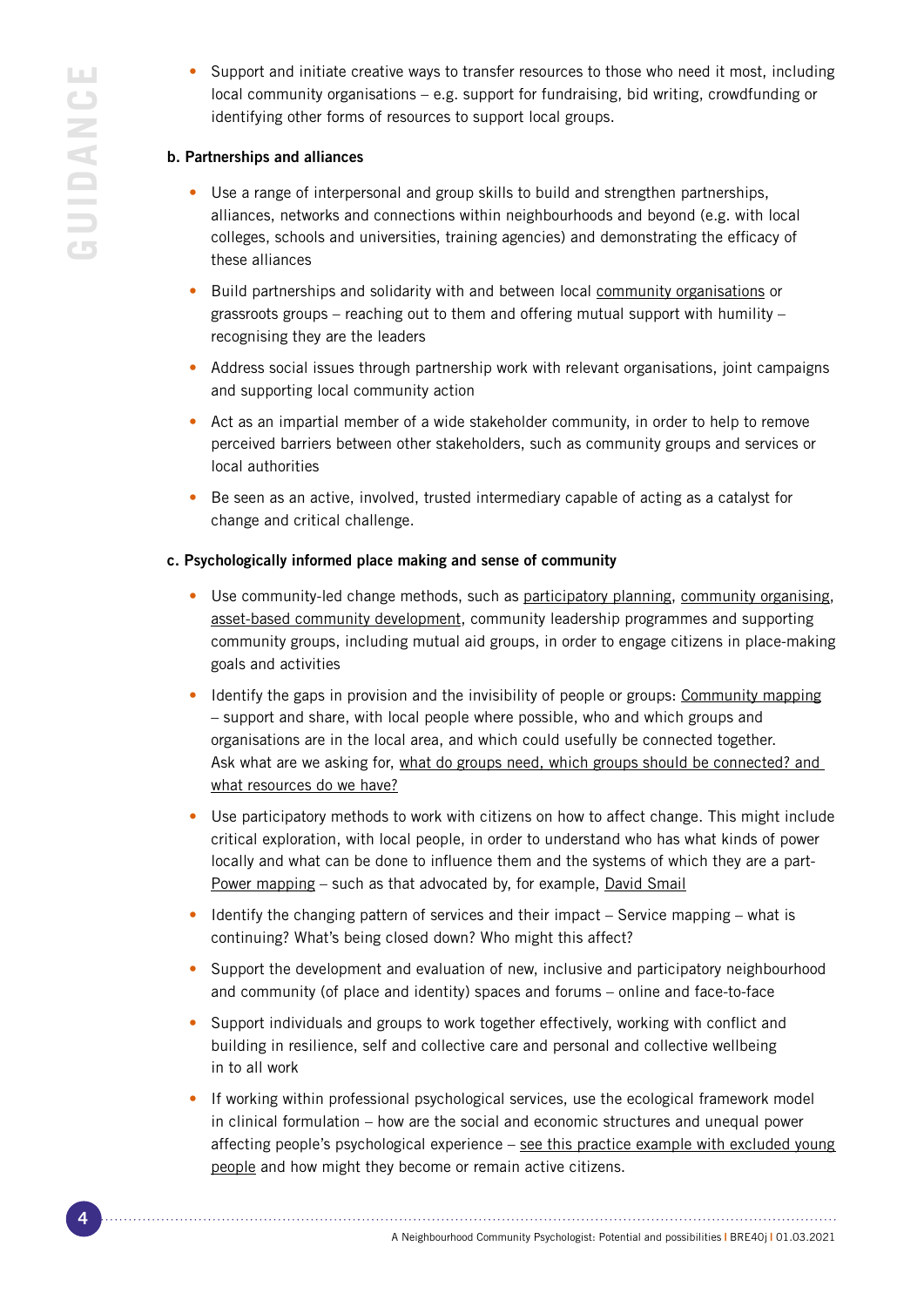# ш **GUIDANCE** GUIDANC

### d. Advocacy and solidarity

- Spend time with people and develop psychosocial accompaniment as psychological practice – that is, 'bearing witness' being alongside as people experience this pandemic or other adverse events, not trying to change them, but bearing witness to their experiences of injustice and working with them to ensure that their experiences are heard and understood by those who can make change happen
- Support local people to ensure their voices are heard when policy decisions or practice changes occur without consultation and that will have an impact on their lives (for example, changes to bus routes, library opening times, leisure centre closures)
- Enable people to access resources and advocating for them where needed e.g. [www.turn2us.org.uk](https://www.turn2us.org.uk)
- Lobby local government to ensure the needs of marginalised groups are understood (e.g. new police powers, Mental Health Act changes, social care changes); writing emails to local councillors, attending (virtual) council meetings (if they are happening) and reporting back to community groups and agencies
- Draw on [racial injustice briefing papers](https://charitysowhite.org/covid19) and other relevant briefings to hold, and enable citizens to hold leaders to account (team/service/organisation/local authority/national government leaders) around how responses to adverse events such as Covid-19 may exacerbate injustice and inequalities, and offer solutions and support to take action (this might include, for example, asking questions by email, FOI requests, writing blogs, using social media, press, starting working groups, creating a collective, joining campaigns, asking local organisations to join campaigns, writing guidance, procedures, or policies that try to mitigate for injustice).

### e. Research and evaluation

- Bring to bear expertise in co-designing complex research and evaluation projects, utilising a range of relevant research paradigms, providing a local evidence base of 'what works', why, and how.
- Advocate for different approaches to psychological and health research as part of a wider education in [decolonising psychological research and practice](https://thepsychologist.bps.org.uk/volume-33/march-2020/i-understood-when-i-listened-peoples-stories). Undertake action research and action learning cycles involving citizens as co- and community researchers in design, execution and dissemination of action based projects.
- Write well documented reports about issues affecting local people, human services and civil society organisations
- Communicate research and evaluation both verbally and in writing, to a range of different audiences.

### Working with or for local authorities (on strategic and authority-wide issues)

An alternative place to be located, rather than in neighbourhoods, services or with civil society organisations, is to work, directly, in, for or with local authorities (we recognise that working in neighbourhoods or some services may also be working for a Local Authority). A Local Authority base would enable psychologists from whichever professional background to ensure boroughwide policies were psychologically informed, worked to prevent ill-health and promote wellbeing; enabled participation and cooperation and contributed to community resilience, citizen empowerment and positive sense of community and place.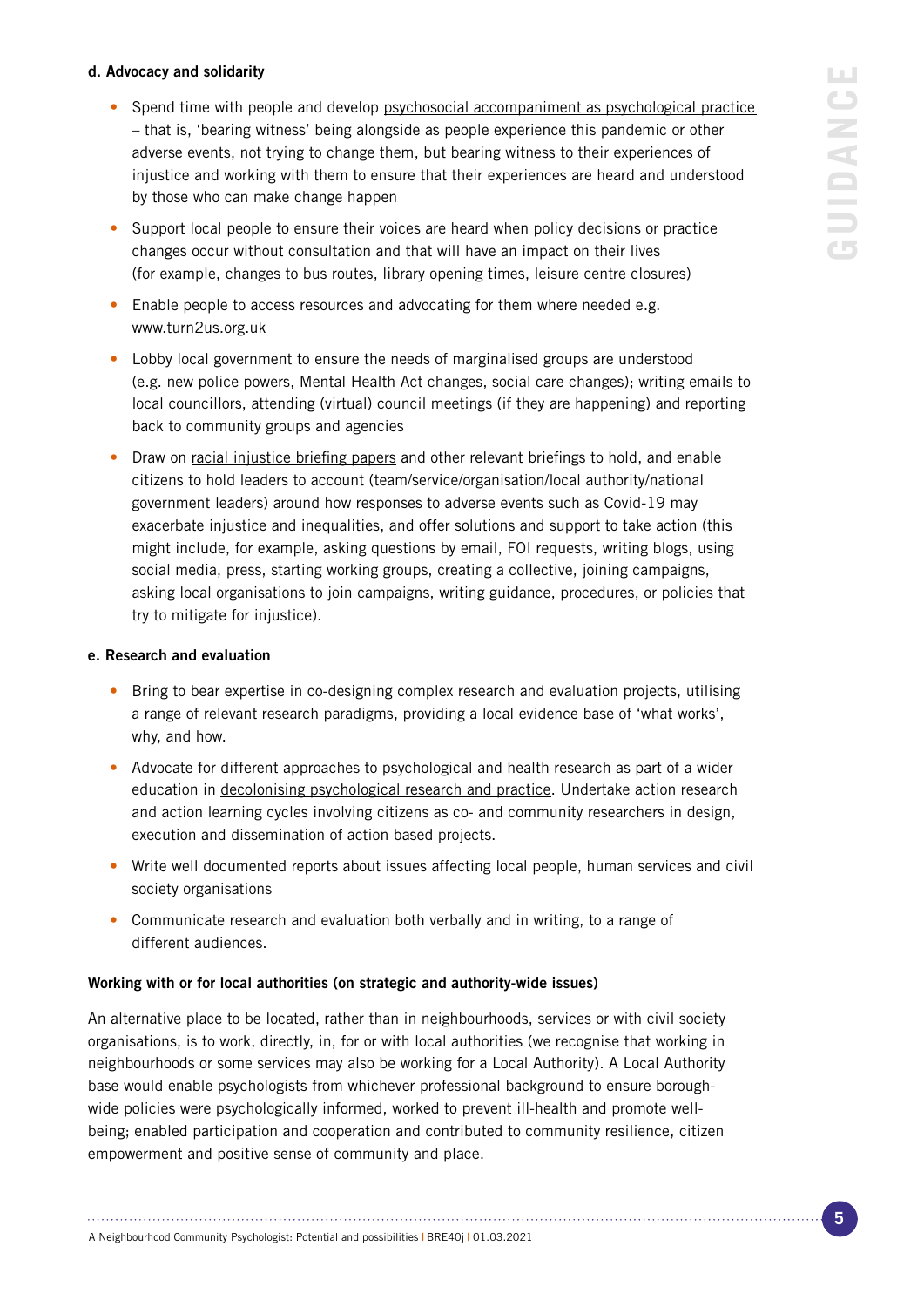### **KEY AREAS OF ACTIVITY**

### a. Psychologically-informed expertise to support service design, strategy and policy development

- Offer psychologically-informed input into district and authority-wide strategies and policies beyond those targeting mental health and wellbeing. Strategies could include: spatial, economic, transport, neighbourhoods and community, culture, education, public health and social care strategies and their associated services, all of which have psychological consequences and affect both sense of community and community resilience.
- Write briefing papers for policy-makers by drawing on an ecological systems framework, draw attention to ideas and areas that policy-makers may not have considered
- Demonstrate to policy makers how different groups are affected by current policies by collating different forms of information and undertaking support for well designed coresearch with citizens, to investigate the possibilities for relevant changes
- Ensure, through skilled verbal and written communication, that service and political leaders are aware of latest briefings, such as [racial injustice briefing papers](https://charitysowhite.org/covid19), in order to hold them to account for how adverse events have affected and exacerbated injustice and inequalities, authority-wide, and offer strategies for reduce these impacts
- Co-design processes that enhance borough-wide, collective wellbeing by virtue of being more participatory and communicate these widely
- Build capacity for others to use participatory processes and workshops with marginalised groups or communities so that they are better able, for example, to take part in public consultations; in the development of neighbourhood plans; and in collective place-making activities.

### b. Partnerships and alliances

- Work to develop links across and between public services, civil society groups and other stakeholders in order to build linking capital, maximise resources in neighbourhoods and enhance citizen participation
- Assess and ensure that intelligence from neighbourhoods is communicated to relevant stakeholders
- Enable organisations (services, political leaders) and citizens to understand how the needs of the most marginalised groups are being met, through asking questions and offering training workshops, making available relevant reports (such as during the pandemic [Doctors](https://www.doctorsoftheworld.org.uk/wp-content/uploads/2020/07/covid19-brief-rna-report.pdf)  [of the World\)](https://www.doctorsoftheworld.org.uk/wp-content/uploads/2020/07/covid19-brief-rna-report.pdf) and offer support for action
- Monitor and report on the effectiveness of partnership working across the authority.

### c. Psychologically informed place making and sense of community

- Deliver training and education programmes, across the authority workforce and for the general public, to enhance the understanding of components of good public health and wellbeing, community resilience, participation and psychological sense of community
- Co-design some action research projects that involve citizens in decisions about placemaking for flourishing and liveable neighbourhoods, utilising the [place standard](https://www.placestandard.scot/), for example, and ensure these are resourced, delivered and reported appropriately
- Support and develop local authority strategies to address the social and economic determinants of individual and collective wellbeing and to prevent psychological distress, such as [local inclusive economic strategies,](https://thepsychologist.bps.org.uk/volume-33/summer-2020/restoring-and-honouring-community
) a 'health-in-all-policies' approach and/or creating psychologically healthy workplaces.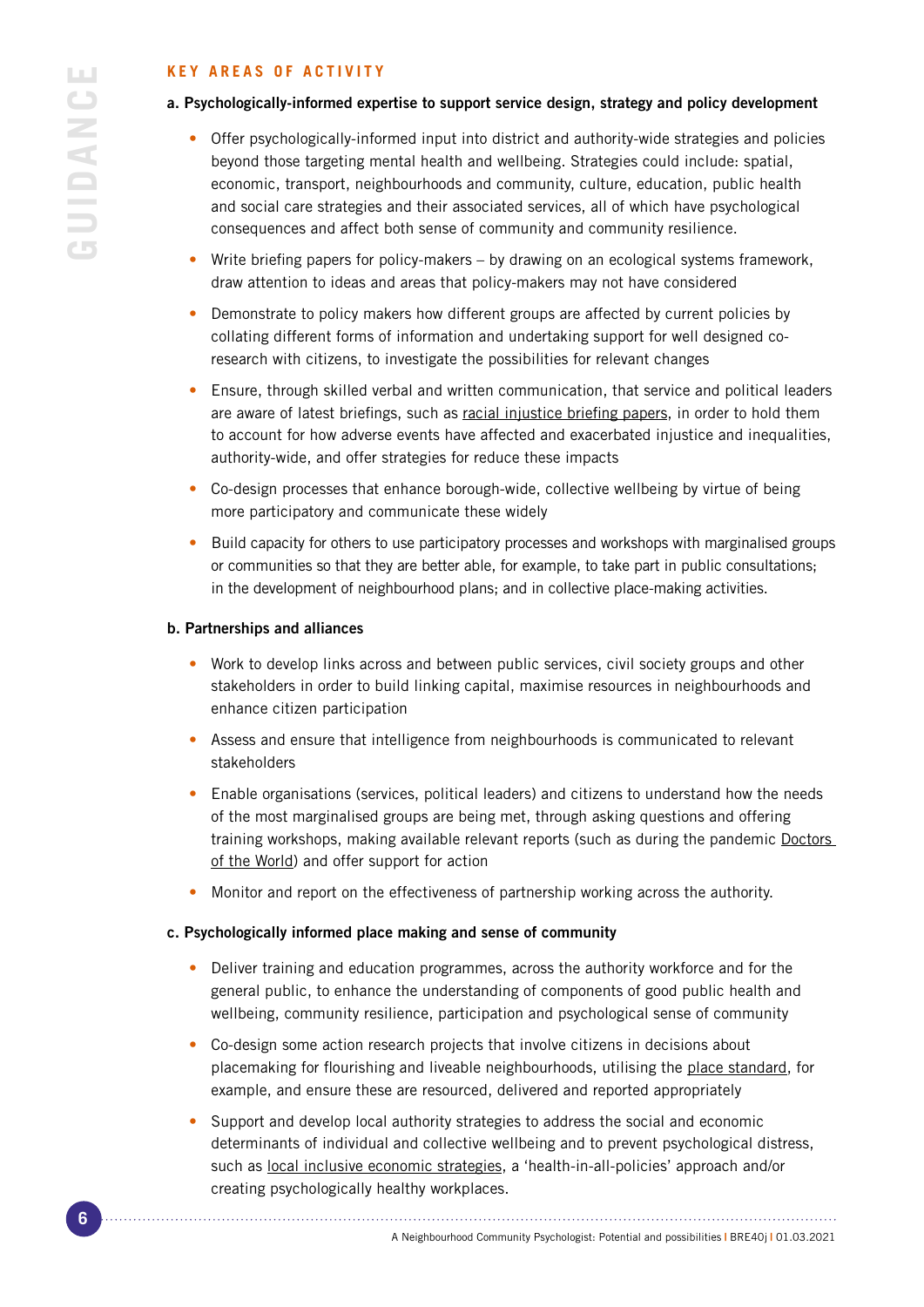## LU. **GUIDANCE**  $\bigcup$ GUIDANI

### d. Inclusion and empowerment

- Develop the capacity for working with marginalised groups and communities, through working across agency boundaries (public, private, community and voluntary sector) to identify training needs, CPD opportunities and co-deliver, with citizens, training and education, in order to understand marginalisation and how to work within an ecological framework
- Ensure that authority policies and practices are culturally, (dis)ability, sexuality and age-safe through detailed scrutiny of policies (with citizens where possible), and that equality impact assessments are carried out and reported on a regular basis
- Design processes that enhance wellbeing by virtue of being participatory, in order to empower citizens and increase the likelihood they are able, for example, to take part in public consultations; in the development of neighbourhood plans; and in collective placemaking activities. This could include direct work with communities or with public services or with local authority, health or education departments, so as to build their capacity to enable effective community voice.

### e. Research and evaluation

- With other neighbourhood workers, establish frameworks and undertake evaluation of neighbourhood policies, utilising (participatory) action research processes where possible, and ensure findings and recommendations are widely disseminated and acted upon
- Deliver CPD and training opportunities on participatory and creative methods of social research in order the build capacity for citizens and for professionals working with citizens on research relevant to their neighbourhoods
- Build capacity for evaluation by running workshops for both professionals and the public on different ways in which evaluation can be built into project and service delivery work, including co-research, and participatory methods of data collection, analysis and reporting
- Work with information and intelligence units within the major public services to identify gaps in knowledge and areas that could usefully be enhanced through citizen-led research
- Work with local Higher Education Institutions to build programmes of research and attract additional resources for neighbourhood research
- Ensure that there are adequate procedures for ethical scrutiny of research plans.

### f. Professional

In all of the above work according to the professional guidelines of the British Psychological Society (BPS) , and also:

- Place listening at the forefront of everything you do
- Build reflective and reflexive practice skills and put these at the heart of every aspect of the work

- Ensure you have support in the workplace and if working as a 'detached' worker that there are adequate professional discussion opportunities and personal risk management procedures are in place
- Know when to pull back and be able to respect and work with a position of 'not knowing' and offer your expertise in a spirit of partnership and curiosity.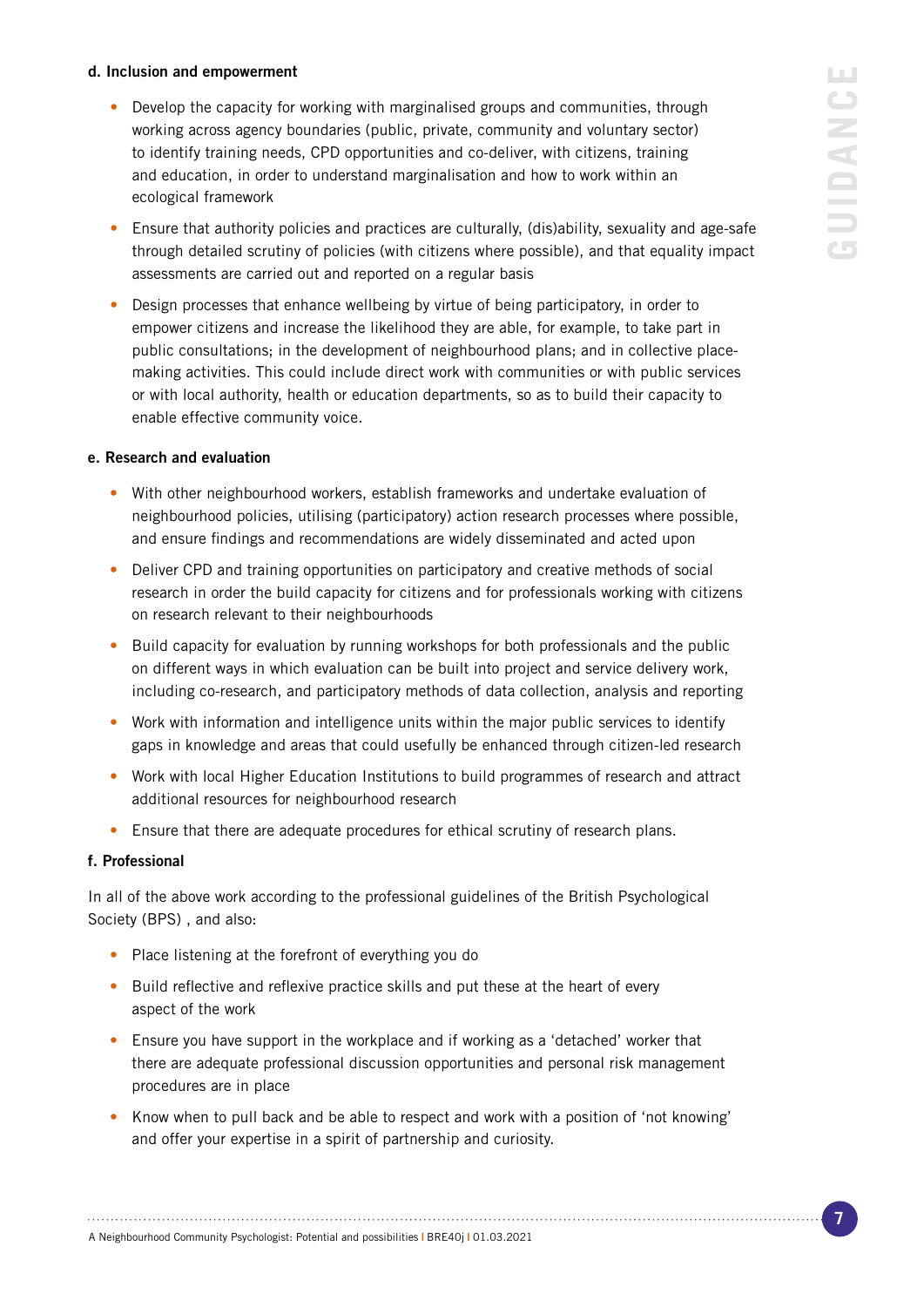### 3. Person specification

### Purpose:

• To bring a range of psychological skills, knowledge and experience to enhancing community resilience, citizen empowerment and positive place identity

### and/or

• To support the local authority to deliver on its ambitions for community empowerment, cooperation and engagement and the wellbeing of its citizens

### and/or

• To develop, with local communities, the evidence base for preventative interventions to improve, for example, community resilience, public health and aspects of wellbeing that are important to local people

### and/or

• To deliver programmes of training and development for the authority's workforce, and for the public, on participatory, asset-based working with local communities.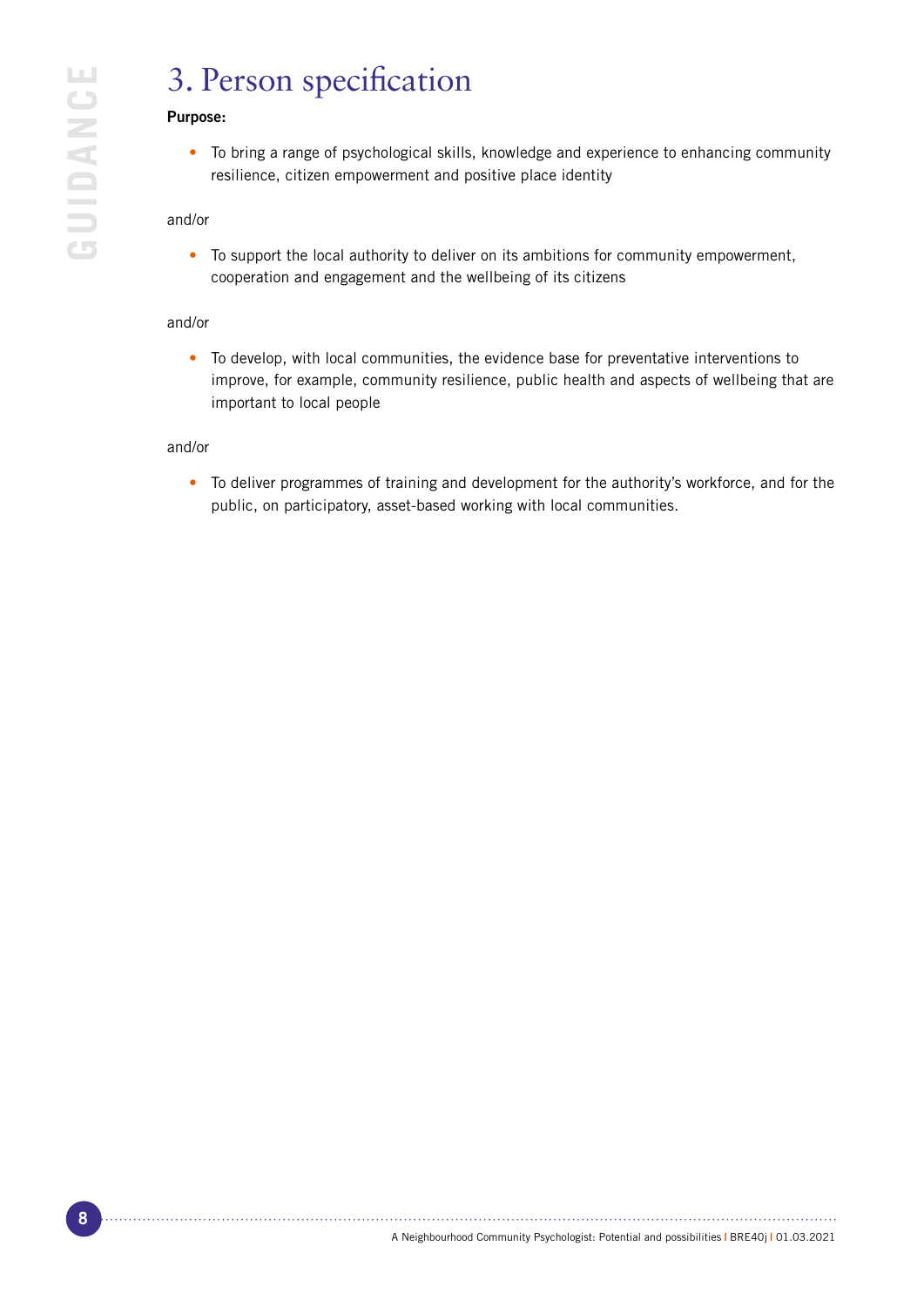**LLI GUIDANCE** GUIDANC

Essential criteria, beyond which a person could not be appointed. Desirable criteria, extra qualities which can be sued to distinguish between those who meet essential criteria.

| <b>Essential</b> |                                                                                                                                                                                                                                                                                                                                                                                                                                                                                                                                                                                                                                      | <b>Desirable</b>                                                                                                                                                                                                                                                                                                                                                       |
|------------------|--------------------------------------------------------------------------------------------------------------------------------------------------------------------------------------------------------------------------------------------------------------------------------------------------------------------------------------------------------------------------------------------------------------------------------------------------------------------------------------------------------------------------------------------------------------------------------------------------------------------------------------|------------------------------------------------------------------------------------------------------------------------------------------------------------------------------------------------------------------------------------------------------------------------------------------------------------------------------------------------------------------------|
|                  | Education/qualifications needed to be able to carry out the job description                                                                                                                                                                                                                                                                                                                                                                                                                                                                                                                                                          |                                                                                                                                                                                                                                                                                                                                                                        |
|                  | Education in Psychology and eligibility for Graduate<br>Membership of the British Psychological Society                                                                                                                                                                                                                                                                                                                                                                                                                                                                                                                              | Qualifications in social<br>research methods, community<br>psychology, teaching<br>or training, community<br>development, public health,<br>youth work, or equivalent<br>Professional qualifications in<br>any field of psychology.                                                                                                                                    |
|                  | Experience needed to be able to carry out the job description                                                                                                                                                                                                                                                                                                                                                                                                                                                                                                                                                                        |                                                                                                                                                                                                                                                                                                                                                                        |
|                  | Experience of working with members of the public<br>and professionals concerned with the enhancement of<br>wellbeing and/or community resilience<br>Experience of working from an asset-based and<br>preventative perspective in public, voluntary or<br>community services<br>Experience of designing and delivering effective training<br>programmes to a range of different groups<br>Experience of being an advocate for people using or<br>trying to use public, voluntary or community services<br>Experience of project or service development<br>Experience of a completed research evaluation of a<br>service or a project. | Experience of working to<br>enhance public health<br>or mental health in a<br>community setting<br>Experience of co-production<br>Experience of either<br>community organising,<br>community development<br>or youth work<br>Experience of playing a<br>major role in a successful<br>bid for funding<br>Successful completion of a<br>participatory research project. |
|                  | Knowledge needed to be able to carry out the job description                                                                                                                                                                                                                                                                                                                                                                                                                                                                                                                                                                         |                                                                                                                                                                                                                                                                                                                                                                        |
|                  | Knowledge of a range of psychological perspectives on<br>personal, interpersonal and social change<br>Knowledge of ecological and systems models as applied<br>to social change<br>Knowledge of asset-based ways of working                                                                                                                                                                                                                                                                                                                                                                                                          | Knowledge of community<br>development frameworks<br>Understanding<br>different approaches to<br>organisational change<br>Knowledge of the<br>determinants of wellbeing                                                                                                                                                                                                 |
|                  | Knowledge of a range of community-led, participative<br>change processes<br>Knowledge of theories of empowerment, participation<br>and engagement                                                                                                                                                                                                                                                                                                                                                                                                                                                                                    |                                                                                                                                                                                                                                                                                                                                                                        |
|                  |                                                                                                                                                                                                                                                                                                                                                                                                                                                                                                                                                                                                                                      |                                                                                                                                                                                                                                                                                                                                                                        |

A Neighbourhood Community Psychologist: Potential and possibilities **|** BRE40j **|** 01.03.2021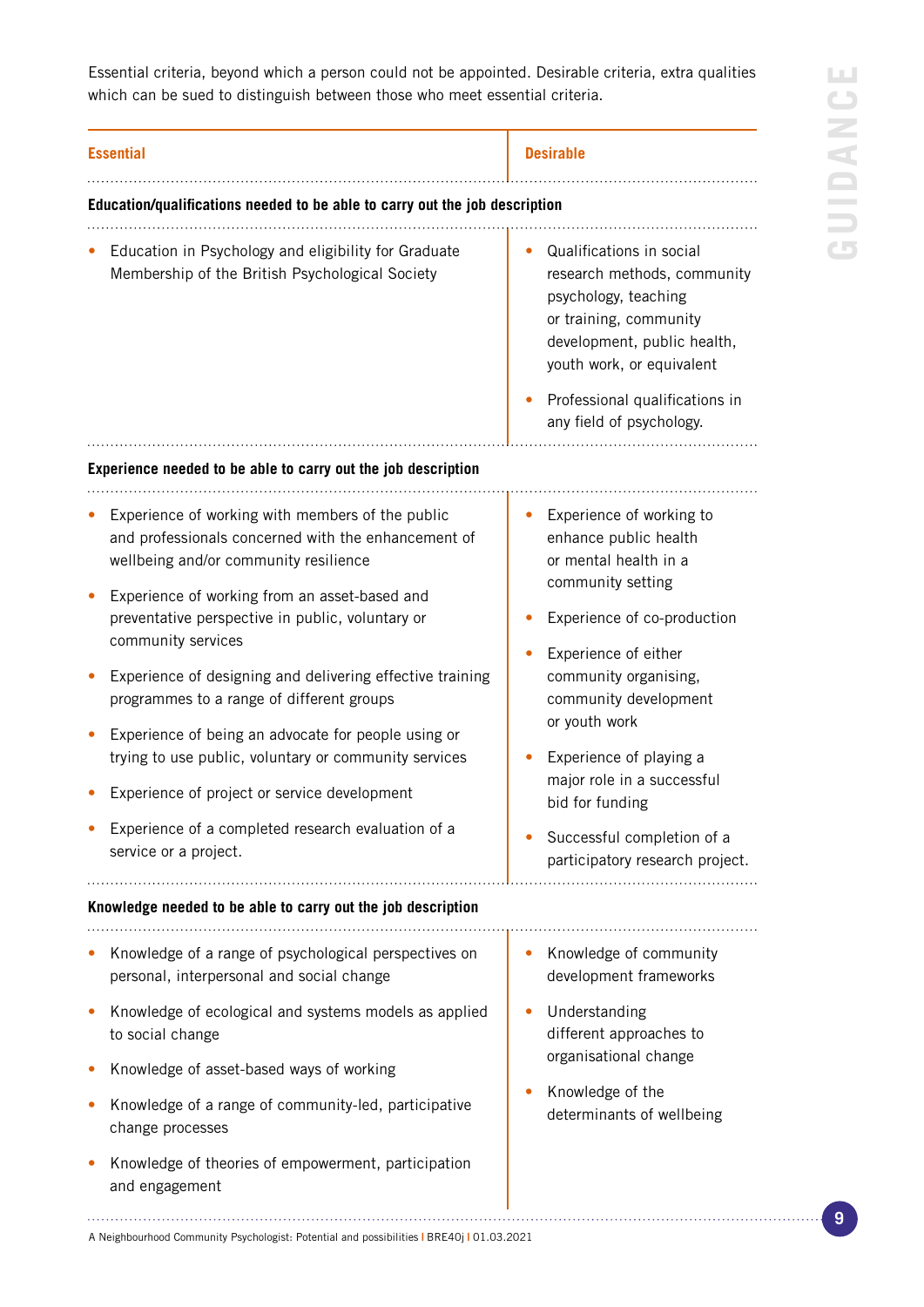- Knowledge of effective training methods
- Knowledge of relevant local and national policies affecting the lives of people, families and neighbourhood groups
- Good understanding of how policy is developed and routes to influencing policy
- Good understanding of contemporary thoughts around marginalisation, discrimination and equality
- Knowledge of empowerment and participatory research strategies**.**

#### **Skills and abilities needed to be able to carry out the job description**

- Ability to value, integrate and bridge multiple world views, cultures and identities and to enable people with diverse views to find what they have in common
- Ability to motivate others, promote genuine representation and respect for all community members
- Ability to use authentic, non-hostile communication skills and to hold 'difficult conversations'
- Ability to work with and facilitate a range of different community and professional groups in face-to-face and online situations
- Ability to work with others to map a community, bring different partners on board, and help the community develop a vision and take actions that will contribute towards a sustainable, healthy community
- Ability to establish and implement monitoring and evaluation frameworks in order to demonstrate the efficacy of community led change
- Ability to work with others to undertake a community strengths-and-assets and stakeholder analyses
- Ability to partner with community stakeholders to plan, develop and sustain preventative neighbourhood projects
- Ability to develop meaningful links and alliances between different groups and stakeholders
- Good conflict management, negotiation and decision making skills
- Ability to be calm and diffuse conflict situations.
- Knowledge about a range of relevant evaluation and research strategies, including, for example, different forms of action research, realistic evaluation, fourth generation evaluation, empowerment evaluation
- Knowledge of theories of community, neighbourhood and social capital.

- **Demonstrated** networking ability
- The ability to articulate an inclusive, preventative perspective
- Good public speaking and presentation skills with the ability to engage a wide range of audiences.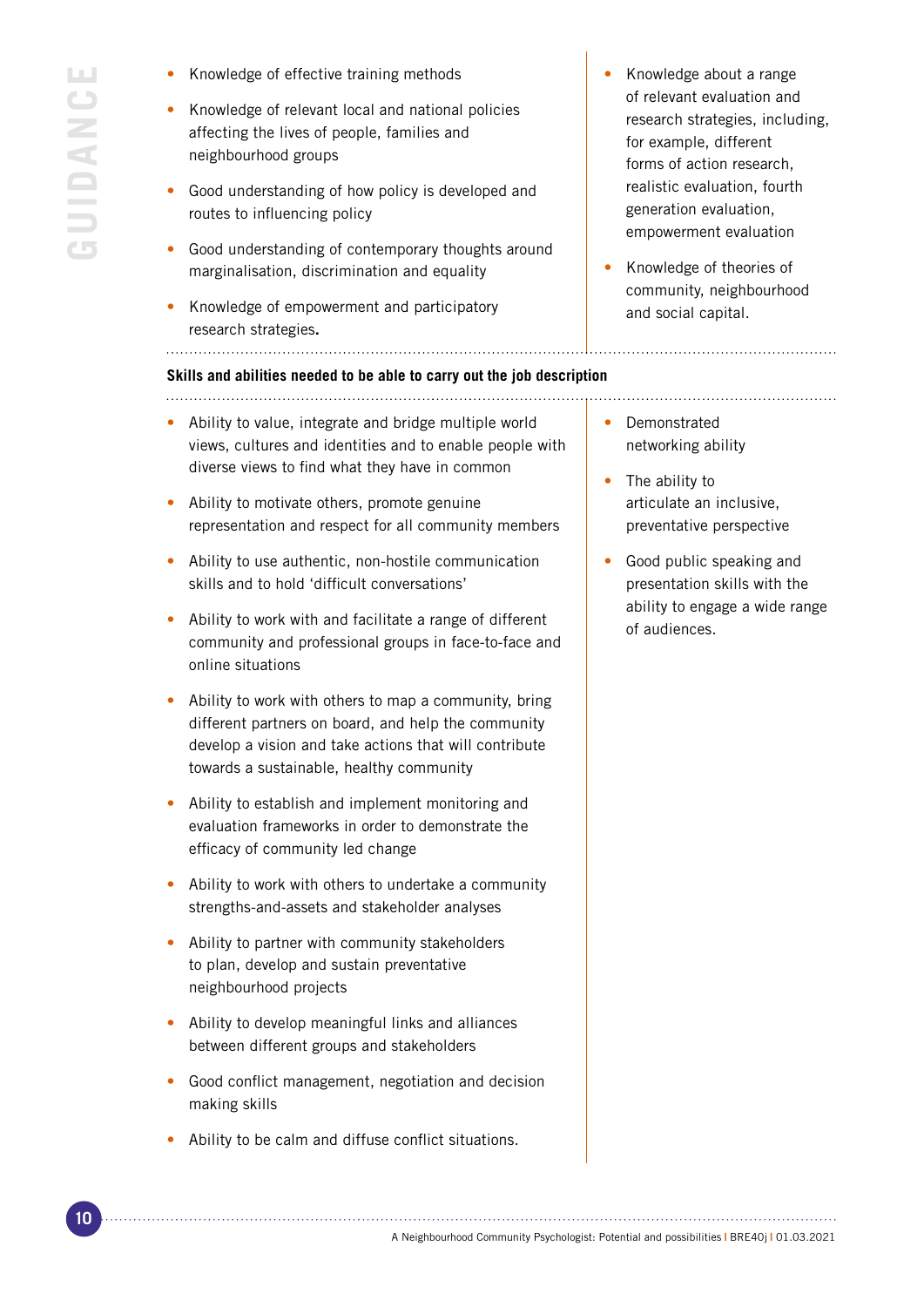### **Policy:**

- Experience of contributing to and/or influencing local policies on any one of the following: health, wellbeing, community development
- The ability to build and sustain effective communication and working relationships with policy makers, elected officials and community members
- The ability to analyse policy in terms of its impact on neighbourhoods and those most marginalised
- The ability to write a policy brief
- Ability to design, implement and report, with community members, research and/or evaluation studies that address complex social issues
- Ability to interpret social statistics and to work with community members to increase their statistical capabilities.

### **Organisation:**

- Good IT skills and ability to use social media and write press reports
- Ability to communicate, not only with project partners, but the wider public, to strengthen capabilities and awareness, or for advocacy
- Ability to identify and integrate use of material and human resources in pursuit of successful project implementation
- Ability to prepare project proposals and bids for funding

• Ability to manage workloads and levels of stress in self and others.

### **Other requirements needed to be able to carry out the JD**

- Full Disclosure and Barring Service (DBS)
- Commitment to social justice and to promoting equal opportunities
- Willingness to engage in appropriate professional supervision and maintain professional networks for consultation and support
- Willingness to stay abreast of national and international developments in neighbourhood working and contribute to developing resources and knowledge to reflect the changing landscape.
- Direct or indirect experience of social marginality or of being a a member of a marginalised group.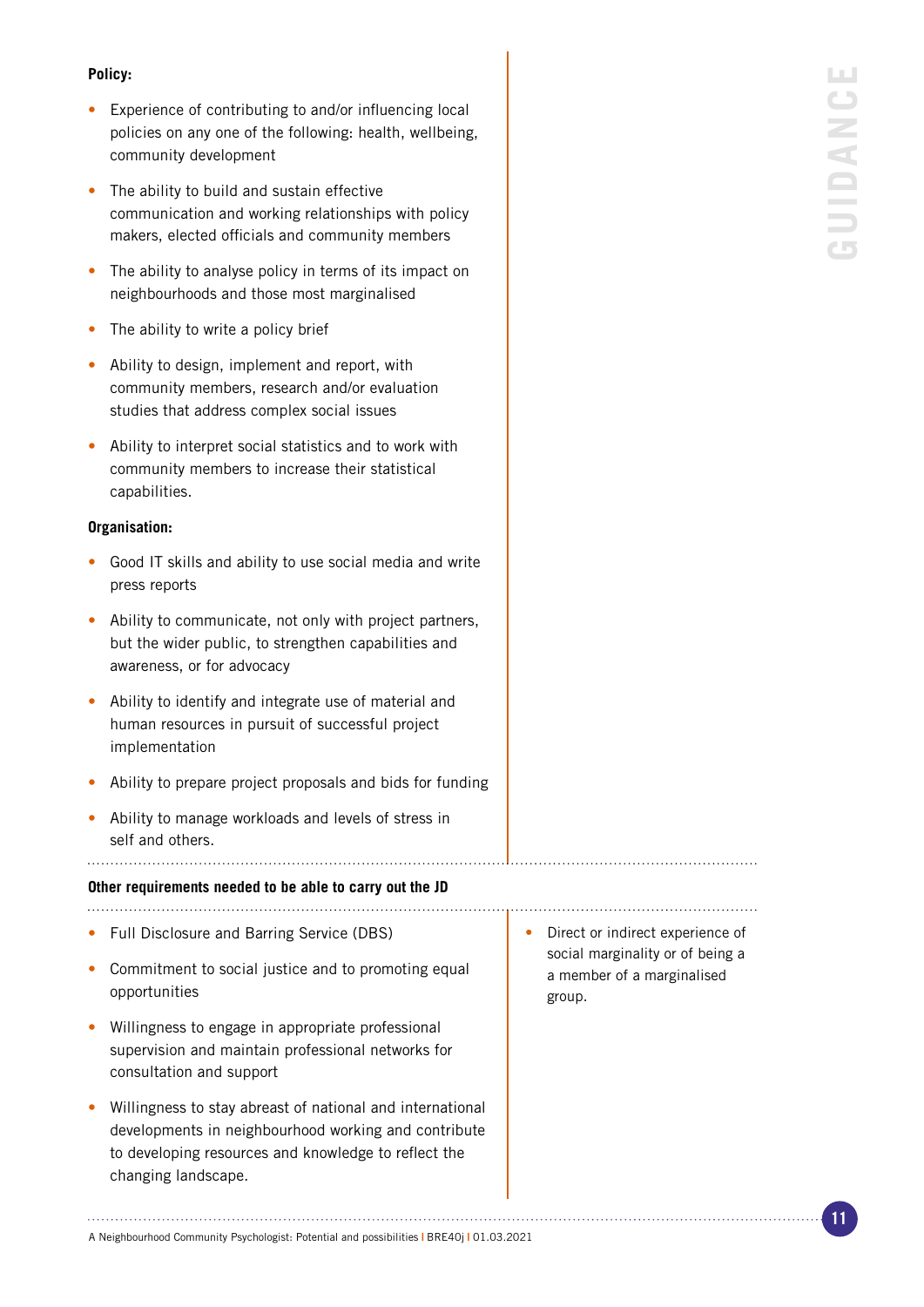### 4. Case examples: Working differently

### **1. MAC-UK – AN INCLUSIVE WAY OF WORKING DURING COVID-19 –** SALLY ZLOTOWITZ. IN PARTNERSHIP WITH THE MAC-UK TEAM AND **YOUNG PEOPLE**

What [we've been doing](https://www.mac-uk.org/news/covid19) as Community Psychologists at [MAC-UK](https://mac-uk.org/) in our work with excluded young people since Covid-19.

- Finding ways to carry out a **rapid listening exercise** (via Instagram and through asking young people directly) of excluded young people's concerns and then generating activities based on this, in partnership with them where possible. This led to the [publication of a report](https://www.redthread.org.uk/wp-content/uploads/2020/09/lockdown-report-full.pdf) about future recommendations for lockdown and support of excluded young people.
- Ensuring young people can access welfare systems
- Finding ways of amplifying the contributions excluded young people are making to the issues around the pandemic, i.e. the ways they are helping others, for example, their caring responsibilities, their musical expression – all of which remain invisible
- Thinking through how we can support excluded young people to be part of different types of mutual aid (mutual aid groups might not suit them) – so how can they 'co-produce' remotely and how can we harness their skills and knowledge during these times?
- Writing a briefing paper for policy-makers and the police about our/young people's main [concerns about the new Coronavirus Act 2020](https://mac-uk.org/wp-content/uploads/2020/08/COVID-19_Policy_Recommendations.pdf)
- Reading about framing and strategic messaging so as to win over people who don't just think like us – e.g. the [Frameworks Institute and Public Interest Research Centre guidance](https://www.frameworksinstitute.org/external-article/beyond-the-game-is-rigged-model-of-the-economy/)
- Reaching out to other organisations in our sector who work with marginalised young people to invite collaboration and co-producing activities/sharing learning together
- Reaching out to grassroots groups who work with excluded young people and inviting mutual support
- Working remotely with young people to maintain trusted relationships regular calls, check ins and chats – ensuring they are up to date with information, aware of misinformation, holding them in mind
- How to create fun and humour together as a team and with young people e.g. setting up a meme Whatsapp group
- Creative use of social media to stay connected with young people  $-$  e.g. via Instagram and exploring gaming as a way of staying connected online safely (e.g. via playstation games)
- Joined a grassroots social action group who are putting together virtual workshops for young people about their rights in the face of new police powers and creating memes to spread about their rights
- Reading various reports about how this is affecting marginalised groups and thinking how it applies to our practice – holding virtual reflective practice groups
- Will reach out to police colleagues to understand their concerns about serious youth violence etc at this time but also to share our concerns about changes to police practice
- Thinking about the 'underground economy' some young people work in this how do we support them if they are losing their income?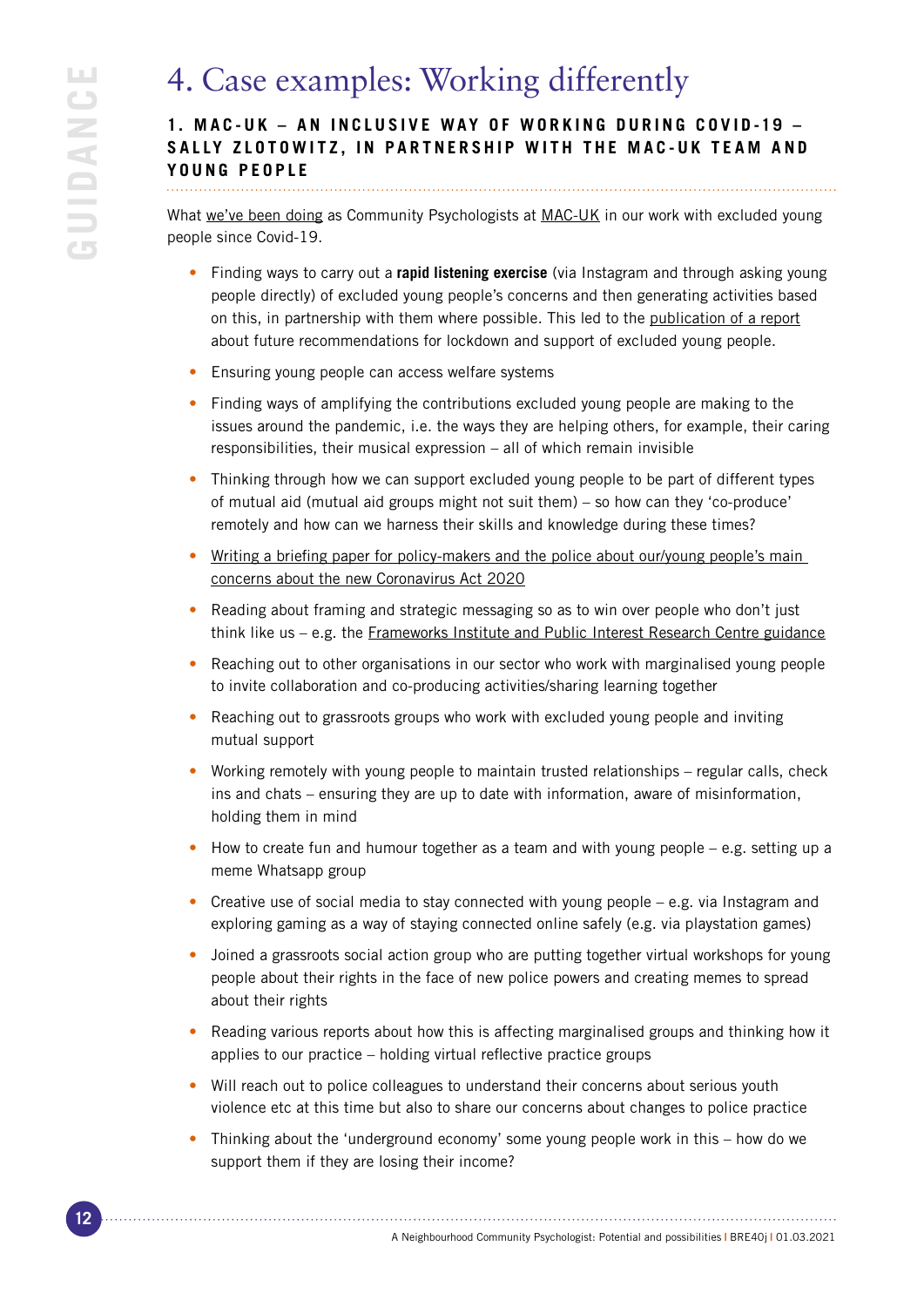- Inviting young people to write a blog about the impact of the Coronavirus Act and the measures on excluded young people – risks and opportunities
- Signing and sharing petitions around digital inclusion campaigns (free wifi for all) #operationwifi
- Regular team check ins with colleagues, creating music playlists (asking young people for tunes), creativity at home lists, getting fit together,
- Working closely with our youth employees to ensure they have everything they need to be able to continue contributing and using their skills in their teams
- Strategising to think about 'what next' after Covid-19 and what is our role in creating social change, e.g. how can we contribute to the #BuildBackBetter and #BlackLivesMatter movements.

### **2. COMMUNITY RESILIENCE AND COVID: AN INSIDER STORY – SUE NORTHROP**

As a Community Councillor, I volunteered to lead our Community Emergency Resilience Team. These community led teams were set up as part of the Scottish Government's Resilient Communities initiative, covered by the Civil Contingencies Act 2004 and the Contingency Planning (Scotland) Regulations 2005. Usually led by Community Councils, teams develop and deliver Community Emergency Resilience (CER) Plans to mobilise community support when over the five months the team of 13 achieved a great deal, working collaboratively. We developed a resilience team and action plan and delivered projects providing essential support. Community conversations highlighted that the main gap was support for older, socially isolated people. But we were also very aware that Covid-19 made everyone vulnerable and things were changing rapidly.

Whilst the plan 'emerged' and flexed as things changed, from the start our work was rooted in community psychology theory, practice and values, based on my 'day job' running Dementia Friendly East Lothian CIC [\(DFEL](https://dfel.org.uk/)). The Action Plan was developed with a focus on using methods that built individual and community capacity.

- We helped people to help themselves, stay safe and build skills and connections. For example, we only shopped if there was no alternative, often this was for people who were very socially isolated and really appreciated a friendly face. We supported 150 vulnerable households, three local care homes and seven retirement housing complexes – shopping, prescriptions and free local newspapers.
- We utilised local time and expertise and developed inclusive ways people could get involved: we set up a volunteer database of 250 people, and 50 people have offered to volunteer for future events and emergencies; we set up a Resilience Fund and asked for donations to the kindness hampers to socially isolated people, care facilities, NHS and Social Care Services and staff; we established a games library
- Where possible we supported people to access existing community services and support, connecting them to the life of the community
- We recognised the different ways of connecting and sustaining valued relationships, for example, via the Street Links project (a hyper-local network of 82 neighbours covering 96 per cent of the town); the Digital Inclusion project (with Rotary and the Community Council – 25 gifted, project continues) and a Microwebsite – [weelocals.com](https://www.weelocals.com/) so people knew who was delivering and how to access it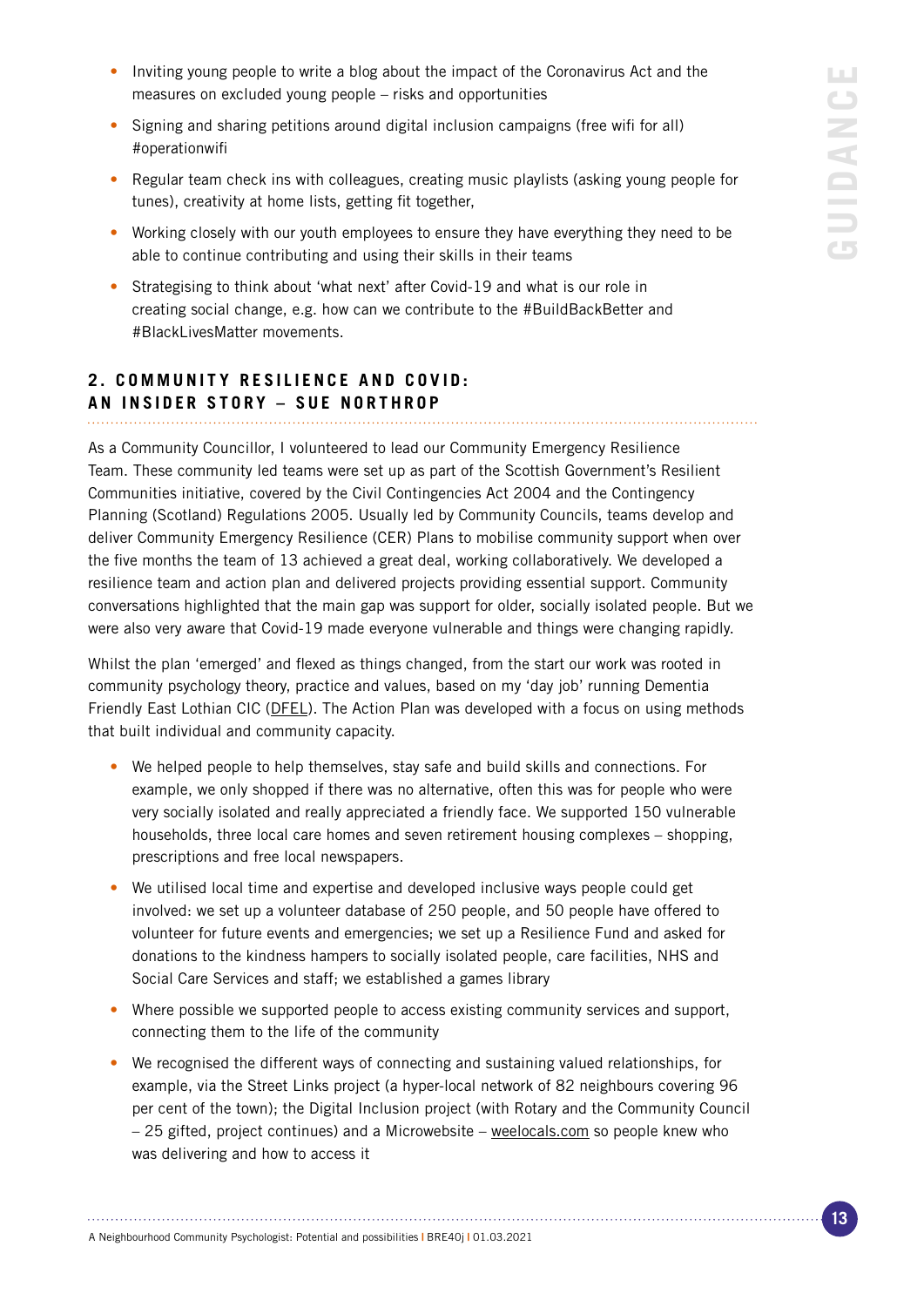- We recognised it had to be made easy to follow guidelines. As lockdown ended, we set up the face coverings project, giving key workers, vulnerable people and school pupils free face coverings so they were able to get out with more confidence and safely, and we recruited volunteer (often people shielding) stitchers to make coverings.
- We created a sense of 'us', a sense of community We communicated via a new microwebsite, Facebook and WhatsApp groups, weekly newspaper column, leaflets and posters; and developed the Puffins and Smiles projects, where children drew NHS Rainbow Puffins and smiles for people to put in their windows – an intergenerational project to bring the community together, so everyone felt connected, including across generations
- We focus on the community's assets  $-$  in Covid-19, we realised that assets were a resource but also that some were at risk from Covid-19. We enhanced the Community Assets Register to look specifically at the people, places, networks and resources we have in our community that we can draw on and what we wanted to protect and support. This also provided the basis for a communication network
- We recognised the importance of reflection and learning. We held three community workshops on Zoom and an online survey to review and learn; established suite of data bases, Slack workspace, and produced a final report and conversations with key partners [North Berwick Community Resilience Report: Covid-19](https://northberwickcommunitycouncil.org.uk/resilience-plan/).

Being a psychologist has provided a wealth of experience and knowledge and skills to apply in a complex and evolving situation and to draw on with the Community Emergency Resilience Team. That includes being part of a psychological community. The Community Psychology Section has been a great source of encouragement and support over Covid-19 and beyond – a sounding board, a refuge, a source of ideas and experience.

A community psychology 'lens' gave a focus on the whole community, capacities and the long term impact of our work as well as promoting community learning, running and reporting on the community workshops as part of a legacy and resource for the community.

Organisational psychology gave me knowledge and skills to lead a team of volunteers through a long-standing and complex crisis. I knew about different models of leadership and how and when they worked; could work with formal and informal team roles and dynamics, conflict management, managing change, assessing risk and planning.

Research – Analytical and research skills were essential to making sense of swathes of information that started coming out after the first stage of Covid-19 and ensuing we could reinforce the most important messages clearly in our community. They also came in very valuable in capturing our experience and learning in the final report.

Whilst we wanted to build sustainable capacity in the community, the resilience team was always there to fill a temporary gap and we had to create a space for the community to respond and fill the gap we left behind. And critically for the Council to take back responsibilities we had taken on in their absence.

### **3. GIRLS GANG: A CASE STUDY EXAMPLE OF COMMUNITY PSYCHOLOGY IN ACTION: SUZANNE WILSON**

Girls Gang is a youth social action group which stemmed out of a community research project led by UCLan, called Connected Communities, where I initially worked with children and young people (CYP) from two small coastal communities in Cumbria experiencing significant poverty (see the reports for [Mirehouse](https://clok.uclan.ac.uk/34921/1/UCLan%20Connected%20Communities%20Mirehouse%20Sept%202020.pdf) and [Woodhouse](https://clok.uclan.ac.uk/34922/1/UCLan%20Connected%20Communities%20Woodhouse%20Sept%2020.pdf) here). Within the Woodhouse project I worked with ten girls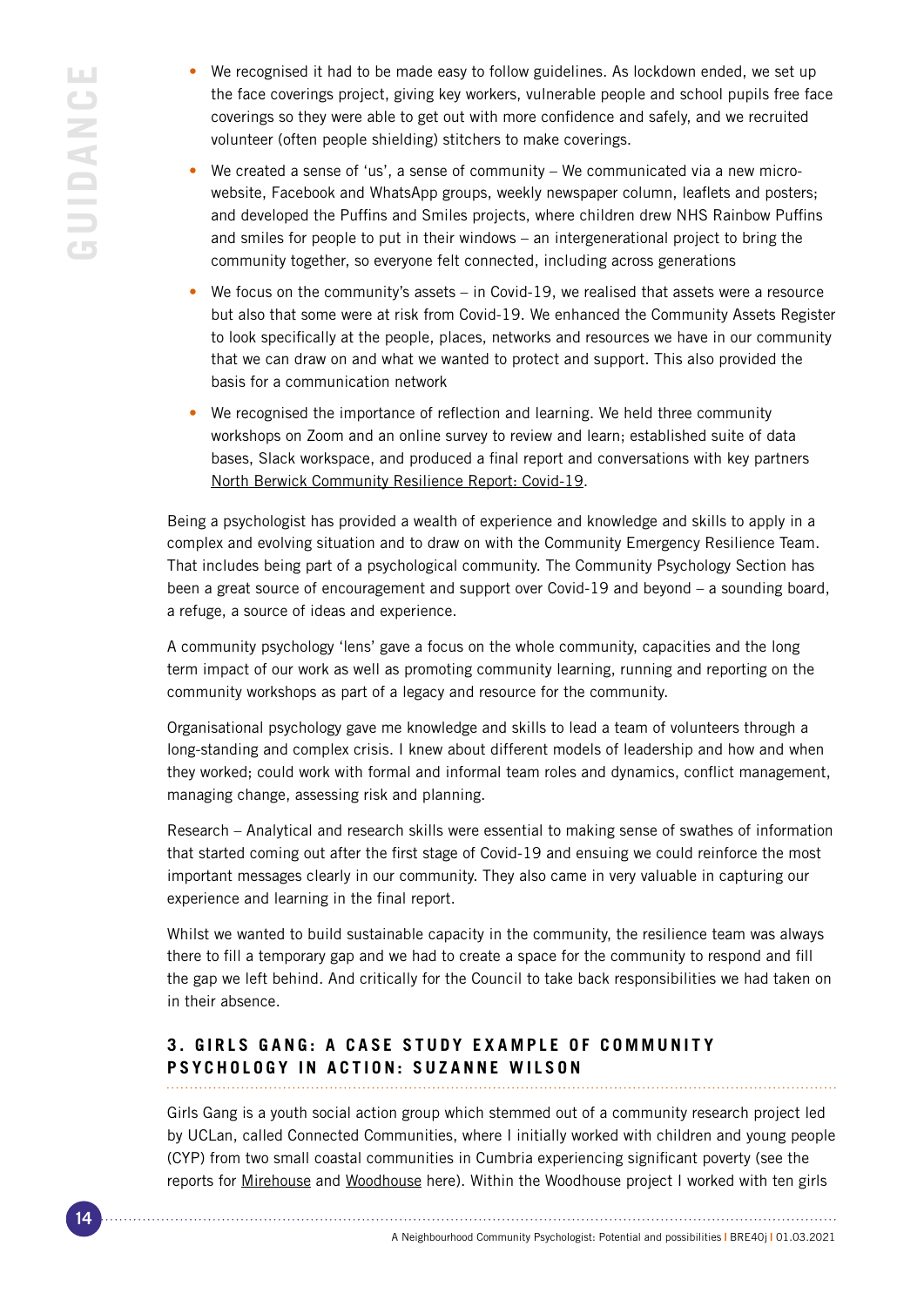aged 10 and 11 years old, who participated in research methods workshops where they learned about various data gathering techniques, along with ethical considerations and health and safety protocol. Accompanied by local police officers, the girls knocked on the doors of residents in their local community and conducted short doorstep interviews, where they gathered information about resident's wellbeing, their social networks and their views about the community. The girls then lead the qualitative coding of the data, generating key themes from the research. The results of the research have been presented by the girls to a number of audiences, including their family and peers, local councillors, and students, staff and third sector organisations at the University of Cumbria and the University of Central Lancashire.

The process of being involved in the community research encouraged the girls to reflect on their community and their role within it. This ignited a strong desire to continue to work to help strengthen the community. After being led by UCLan for two years, it is now managed by South Whitehaven Youth Partnership. Since the girls got together they have undertaken many social action activities. These include, but are not limited to, organising a number of litter picks, running a dementia friendly cafe, writing and starring in a mental health awareness film, working with the local borough council to create a Children Charter, and creating welfare packs for local CYP during the Covid-19 lockdown. Through their involvement in Girls Gang, the girls have reported gains in confidence, access to new personal development experiences and a stronger sense of citizenship and belonging. Furthermore, three parents of the group are now trustees of a local community charity, all of whom had no previous experience of charity governance.

### **WHAT ROLE DID COMMUNITY PSYCHOLOGY PLAY IN THIS PROJECT?**

As a Community Psychologist, I was able to bring a range of skills and expertise to the research across Cumbria:

### Psychologically-informed expertise

My clinical experience working in mental health and as an assistant psychologist equipped me with excellent communication skills to engage with a range of stakeholders, including CYP from marginalised groups and elected members from the local authorities. This also informed a considered approach to working with the CYP, acknowledging the bio-psycho-social barriers they may be facing. I applied developmental and social psychological theories to deliver an inclusive and welcoming recruitment and engagement strategy with local groups, drawing on wellestablished theories such as Tajfel's Social Identity Theory and Vygotsky's Cognitive Development Theory of child development. Knowledge of eco-systems, such as Bronfenbrenner's Exo-system, also provided me with the ability to view the different structures in which the CYP operated, which were considered in developing a space for they felt they had power and a degree of control.

### Research and evaluation

Through a strong background in psychological research, trained to Masters level, I was able to reflect on the best ways to ensure that robust research methods were used, not only in the door to door research but also in assessing the impact of involvement in PAR on the CYP. The CYP and a number of other groups of young people in the area were provided in depth training in research skills. I even held a full day [social science festival](https://cumbriacrack.com/2019/11/07/children-celebrate-their-connected-communities/) where nearly 100 local primary school children explored different creative research methods they could use to better understand their community. I have also provided guidance to local authority members in how to effectively communicate with CYP when carrying out focus group consultations, something of which isn't mandatory for elected members.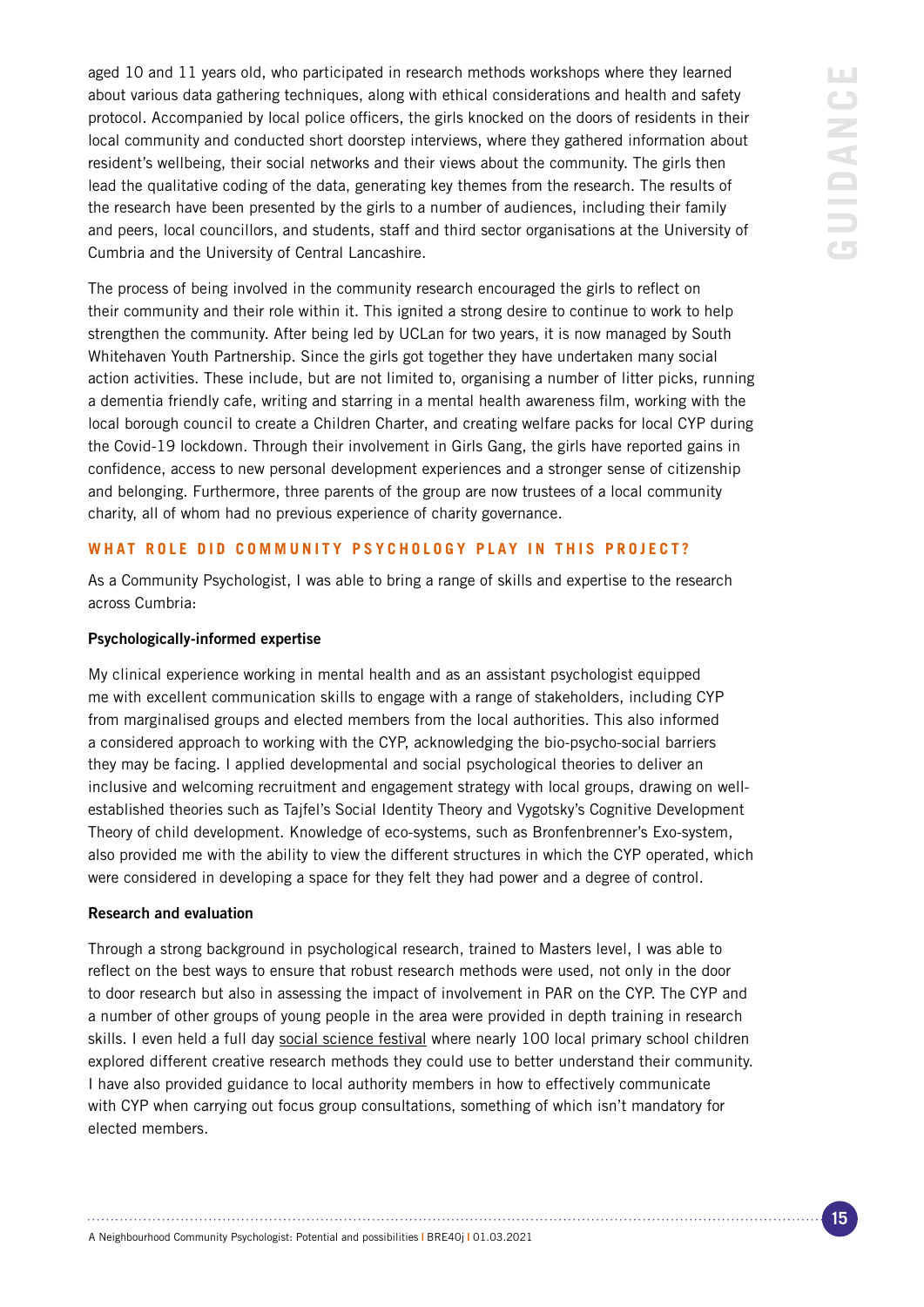### Partnerships and alliances

I was able to develop and establish strong links between the Local Authorities and the CYP I worked with. This was realised in a number of ways. Strong alliances of support and encouragement was shown by elected members, for example, with the local Elected Mayor and Leader of the County Council attending a number of the [public events held by the young people.](https://www.whitehavennews.co.uk/news/17105705.girls-gang-lead-example-whole-community/) Partnerships were developed between local authorities and community youth groups and schools, whereby they worked together, and continue to do so, to ensure that the local borough council ensures that all policies have the welfare and interest of CYP at their heart.

### Inclusion and empowerment

Providing opportunities for CYP in marginalised positions was my main ambition for this project as I believe it can be a [powerful tool to promote empowerment.](https://theconversation.com/child-poverty-is-at-a-20-year-high-but-in-one-english-community-children-themselves-are-intervening-115177) Through developing youth led, assetbased programmes I was able to work with the community and the local authorities to help build capacity and meet the needs of local communities. Launching the registered charity West Cumbria [Community Action Trust](https://m.facebook.com/WCCATCumbria) and the development of [Copeland Borough Council's Children's Charter](https://www.copeland.gov.uk/attachments/childrens-charter) are to name a few. These relationships are still in place, and members of the Local Authorities continue to engage with these CYP and others to help inform their practice.

### **4. FOOD INSECURITY AND COVID-19 - THE WORTHING FOOD FOUNDATION – CARL WALKER**

#### **Background**

UNICEF estimated in 2017 that 19 per cent of children under the age of 15 live with someone who faces moderate or severe food insecurity. Trussell Trust recently reported an 81 per cent increase in people needing support from food banks at the end of March compared with the same time last year. Moreover, demand from children for food bank services increased by 121 per cent in this time. A separate YouGov survey commissioned by the Food Foundation in April found five million people in the UK living in households with children under 18 had experienced food insecurity since the lockdown started. That's double the level of food insecurity among households with children reported by the Food Standards Agency in 2018 (5.7 per cent). It would appear that hunger, and specifically children's hunger, is on the rise in the UK at present.

### The project

In terms of our own organisation, our food bank is part of the Worthing Food Foundation. We began as a mutual aid group in March, providing community shopping for food and prescriptions and dog walking. Soon we had 200 volunteers and were supporting hundreds of local people who were isolating. It became clear that many of the people who needed food couldn't pay and so we started a local foodbank. Prior to our inception in March 2020, 93 per cent of our users had previously cut the size of meals or skipped meals because there wasn't enough money for food. We currently provide nutritionally balanced food support to over 200 people a week in Worthing. Some of these are one-off packages and others constitute longer term support. 70 per cent of our users have children in the house and a number have babies who request infant formula and/or baby food. We run a non-referral system, preferring to provide dignified food support for people in immediate need and providing further support and signposting once food supply is stabilised.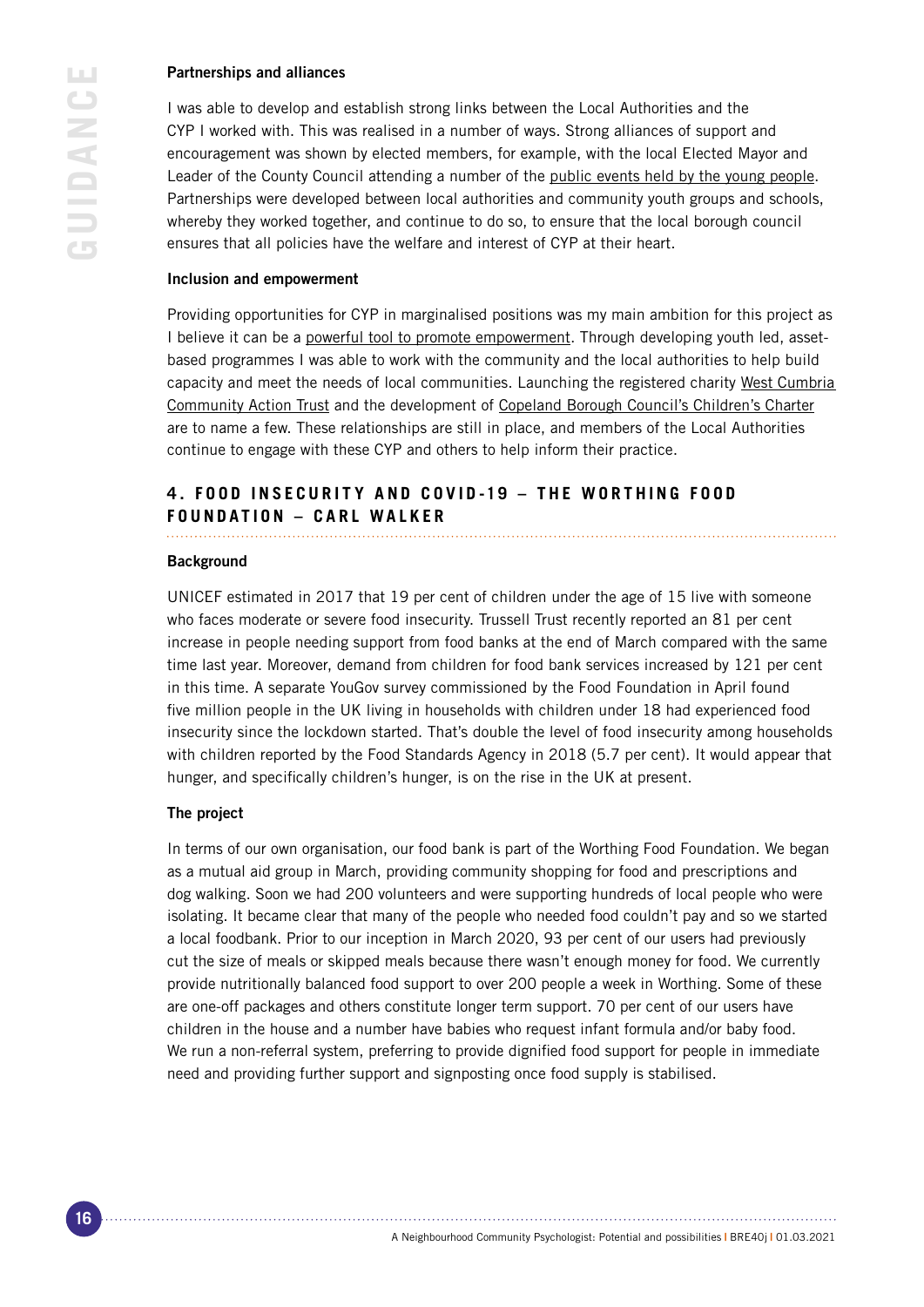### The role

As a Community Psychologist, I've been involved in

- Starting and co-coordinating both the mutual aid group and the food bank
- Helping to develop a participatory evaluation of the project with a number of people who use the foodbank. I'm now leading on a project on co-production across the Adur and Worthing food network and this includes all local community groups, local authorities and food providers
- I've also brokered relationships between Local Authorities, our charity and other local food suppliers. These relationships have been centrally important in our success. This has meant building links and developing a sensitive and dignified pathway for further support for people, in tandem with 'One Stop Junction', a council service supporting those on low incomes maximise their incomes. I've also built relationships and pathways with local schools such that they have become donation points for us and we in turn have delivered free school meals to families during the first lockdown.
- I've been a key part of developing psychologically-informed strategies including our strategic approach to communications, donations drives, equalities and safeguarding
- I've written several blogs for the organisation, highlighting the links between the work of the organisation and key community psychology principles.

In doing these and other support tasks I have brought a range of psychological skills, knowledge and experience to enhancing community resilience in Worthing and supported the local authorities (Adur and Worthing Council and West Sussex County Council) to deliver on their ambitions for cooperation and engagement for the wellbeing of their citizens.

Through the Food Network we are starting to coproduce an evidence base for preventative interventions in food security. I have mobilised my community psychology experience and training to address social issues through partnership work with a range of disparate organisations, developed joint campaigns to secure funding and donations and supported local community action in the area of food security. A key element of this work has been lobbying the Local Authorities (we are a split tier council) to ensure the food and hygiene needs of marginalised groups are understood and addressed. As a result of this we have provided healthy, balanced food for 250 people per week (which works out at almost 5000 meals per month) in a dignified and respectful way.

- Coordinated and delivered hundreds of mutual aid food and prescription deliveries for local isolating residents
- Raised nearly £40,000 in grant and donation income for a local information
- Delivered 500 Christmas lunches per week in the holidays
- Opened a school uniform exchange shop and delivered winter coats and free pre-used school uniform to hundreds of local parents
- Developed an organisation, largely run on community psychology principles, with over 200 volunteers.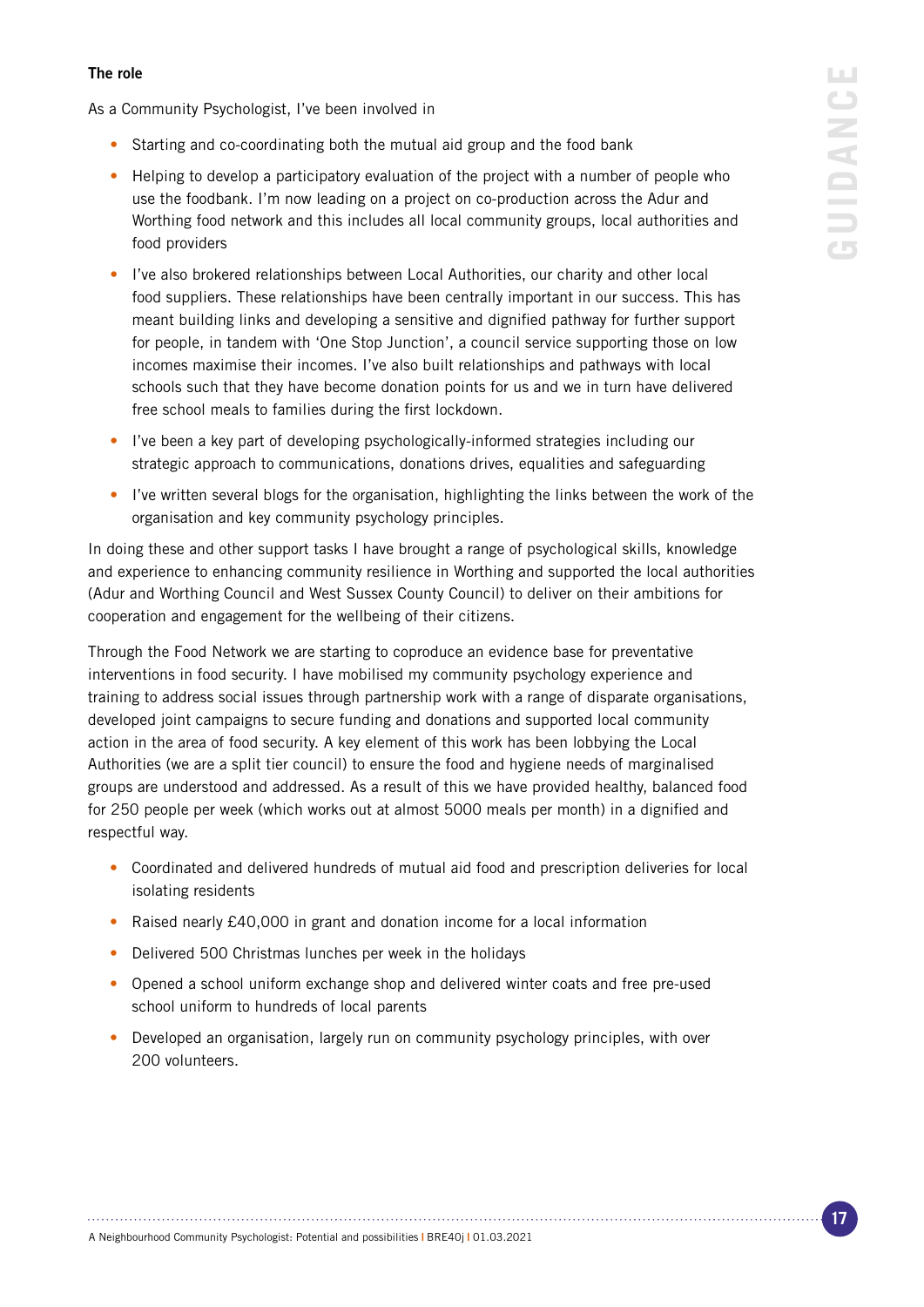### **5. SOME IDEAS TO INTEGRATE WITH PROFESSIONAL PRACTICE**

Some of these things are harder to do remotely but may still be possible.

- Contact local community organisation and bodies including, for example, community councils, councils for voluntary service, community development trusts
- Listen to what matters to them, what they are already doing, what their issues are and how you might help
- Use the communication channels they use Facebook, Zoom, Teams, email networks, WhatsApp groups, Telegraph. Be mindful of digital exclusion and try to accommodate direct contacts by phone, or door knocking – even the post!
- Constantly review 'who is not in the room' take the lead from local communities' concerns about social isolation and exclusion
- Who has access to helping others as well as being helped? Starting small scale 'peer support' or mutual aid projects within your service – who can support who at this time?
- Build on what is already happening support and build on what is there include local businesses, faith groups, craft groups, Rotary, dog walkers, sports associations
- Don't assume you know best
- Starting small scale 'prevention' and co-production projects what are some of the key determinants that are affecting a marginalised group – how could you take action with that group to try and change those determinants?
- Starting [small scale online 'creative' projects](https://www.theguardian.com/world/video/2020/mar/26/coronavirus-cabaret-the-online-show-combating-social-isolation-video?CMP=Share_AndroidApp_WhatsApp)  how can you amplify people's creativity and can their creativity be harnessed to express to/communicate with others as is needed for [most marginalised groups](https://interagencystandingcommittee.org/covid-19-how-include-marginalized-and-vulnerable-people-risk-communication-and-community-engagement)
- Work with and for community led groups and community events, so your work builds sustainable connections
- Leave a great legacy ensure the community feels that they have made a difference and you have helped.
- Carry out [small scale participatory action research](https://www.ncbi.nlm.nih.gov/pmc/articles/PMC2566051/) on the impact of Covid-19 with a particular group – how you can use this to lift the voices of those whose experiences are unheard – look into organisations like '[On Our Radar](https://onourradar.org/)' and their toolkits.

### **CONTRIBUTORS**

This document was prepared by all members of the BPS Covid-19 Workstream -Community Resilience and Community Action with the assistance of some external reviewers.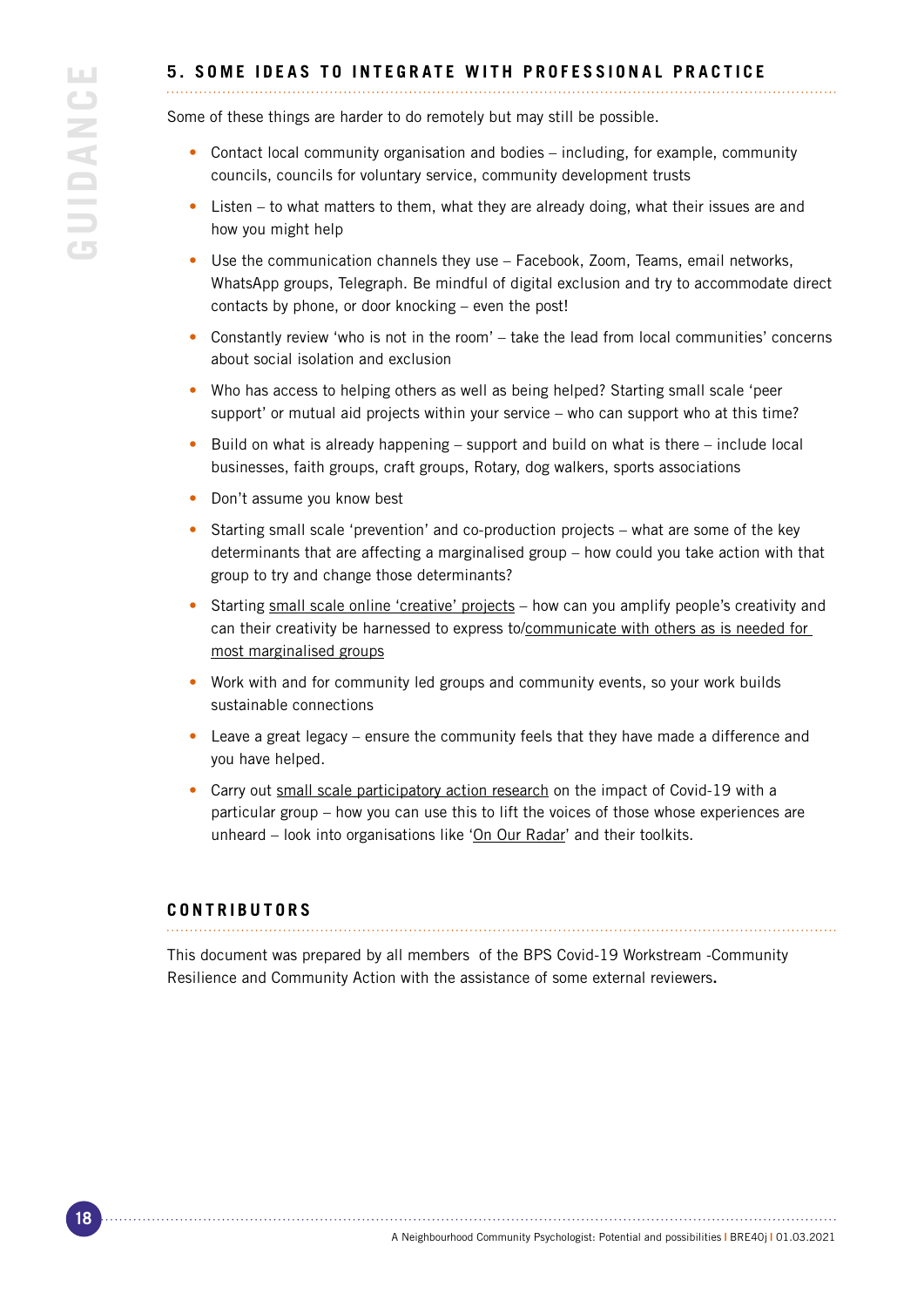### **REFERENCES**

- CAR (2020). The Importance of Community action and community resilience in the response to Covid-19. Community Action and Resilience Working Group, British Psychological Society. www.bps.org.uk/coronavirus-resources/ professional/community-action-resilience
- Bell, D. (2020). 'I understood when I listened to people's stories'. *The Psychologist 33,* 34–37. https://thepsychologist. bps.org.uk/volume-33/march-2020/finding-joy-decolonising
- British Psychological Society (2018). *Guidance for working with community organisations.*
- Hart, A., Gagnon, E., Eryigit-Madzwamuse, S. et al. (2016). Uniting resilience research and practice with an inequalities approach. *SAGE Open,* 1–13. https://journals.sagepub.com/ doi/pdf/10.1177/2158244016682477.
- Kagan,C., Burton, B., Duckett, P., Lawthom, R. & Siddiqquee, A. (2020) *Critical Community Psychology (2nd Edn).* Routledge.
- Walker, C. (2020). 'What is remarkable about what we have achieved is that it is unremarkable'. *The Psychologist, 33,* 50–53. https://thepsychologist.bps.org.uk/volume-33/ summer-2020/what-remarkable-about-what-weve-achievedits-unremarkable
- Zlotowitz, S. (2020). Restoring and honouring community. *The Psychologist, 33,* 84–86. https://thepsychologist.bps.org.uk/ volume-33/summer-2020/restoring-and-honouring-community